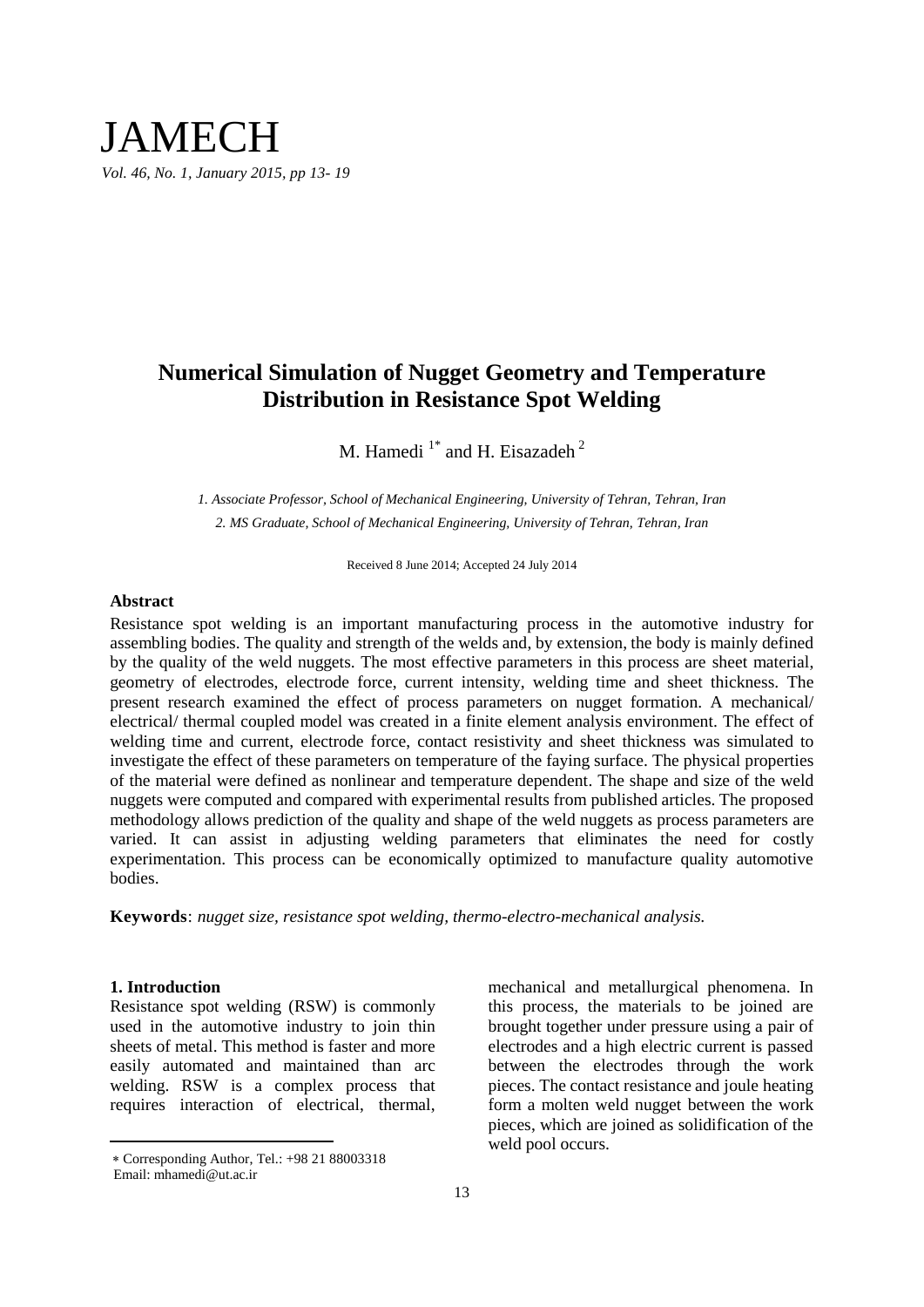Force is applied before, during and after the application of electric current, to maintain continuity of the electric current and provide the pressure necessary to form the weld nugget. The total heat generated between two sheets per unit time is defined as the product of the square of the current intensity multiplied by the total resistance and welding efficiency. There is a direct correlation between heat generation and nugget size in RSW. Contact resistance at the faying surface between the work pieces, current density, welding time and sheet thickness mainly determine heat generation during welding and nugget size.

The quality and strength of the welds are affected by the shape and size of weld nuggets and weld quality is usually stated in terms of weld nugget diameter. The relationship between nugget size and welding quality is specified in the handbook of the Resistance Welder Manufacturers' Association. The present study examined nugget formation and the effect of process parameters on the shape and size of the weld nuggets. The effect of RSW parameters was simulated using the finite element method (FEM) to increase the size of the nugget diameter. A mechanical/electrical/thermal coupled model was simulated in a FEM environment using commercially available software. The effect of welding time and current, electrode force, contact resistivity and sheet thickness on the temperature of the faying surface was investigated. The shape and size of the weld nuggets were computed and compared with experimental results from published articles.

#### **2. Literature Review**

Many researchers have examined the use of RSW to increase the strength of products using experimental and numerical techniques [1-14]. Experimental studies on nugget formation [1- 5,7] have provided valuable temperature data, but the test techniques have limitations and require expensive equipment. Industry is seeking ways to decrease the expense of testing and numerical simulation [6-14] is an attractive alternative to experimental methods. RSW has been studied using one-dimensional (1D), twodimensional (2D) and, occasionally, threedimensional (3D) models.

Greenwood [1-2] was the first researcher to

use the finite difference method for modeling RSW. They assumed the material properties to be constant and that temperature and heat were not lost from the free surfaces. The joule heat from the interface was calculated using electrical measurements. Nied [6] examined RSW using FEM to analyze the effect of the geometry of an electrode on the work piece and to predict the deformation and stresses as a function of temperature. Their model was limited to elastic deformation and did not calculate the contact areas between the electrode, sheet and faying surface.

Gould [7] measured nugget growth using metallographic techniques and proposed a finite difference-based 1D heat transfer model. This model demonstrated how radial heat transfer inhibits the calculation of nugget expansion, but it did not account for nonuniform current density distribution. In 1D models, heat flow is restricted to the axial direction (z-axis) and cannot account for heat loss into the surrounding sheet (r-axis). Gould's model is not appropriate to simulate nugget growth in thicker sheets.

Tsai [8-9] created a 2D symmetric model using ANSYS to perform parametric studies on spot welding. Khan [10] developed a model to predict nugget development during RSW of Al alloys. The model calculated time by varying interface pressure and only determined the effect of electrode shape and applied pressure on nugget growth. Feulvarch [13] used FEM for electrothermal coupling and general formulation of electrothermal contact conditions between electrodes and sheets. A comparison of their numerical results and thermo-metallurgical experimental measurements showed that the calculated nugget appeared earlier. It was also observed that the nugget grew faster across the thickness.

Hou [14] developed and analyzed a 2D axisymmetric thermo/elastic/plastic FEM using ANSYS. They investigate the behavior of the mechanical features during RSW and determined the distribution and change in contact pressure at the electrode-work piece interface and on the faying surface. They also determined the stress and strain distribution and deformation of the weld, and the displacement of the electrode.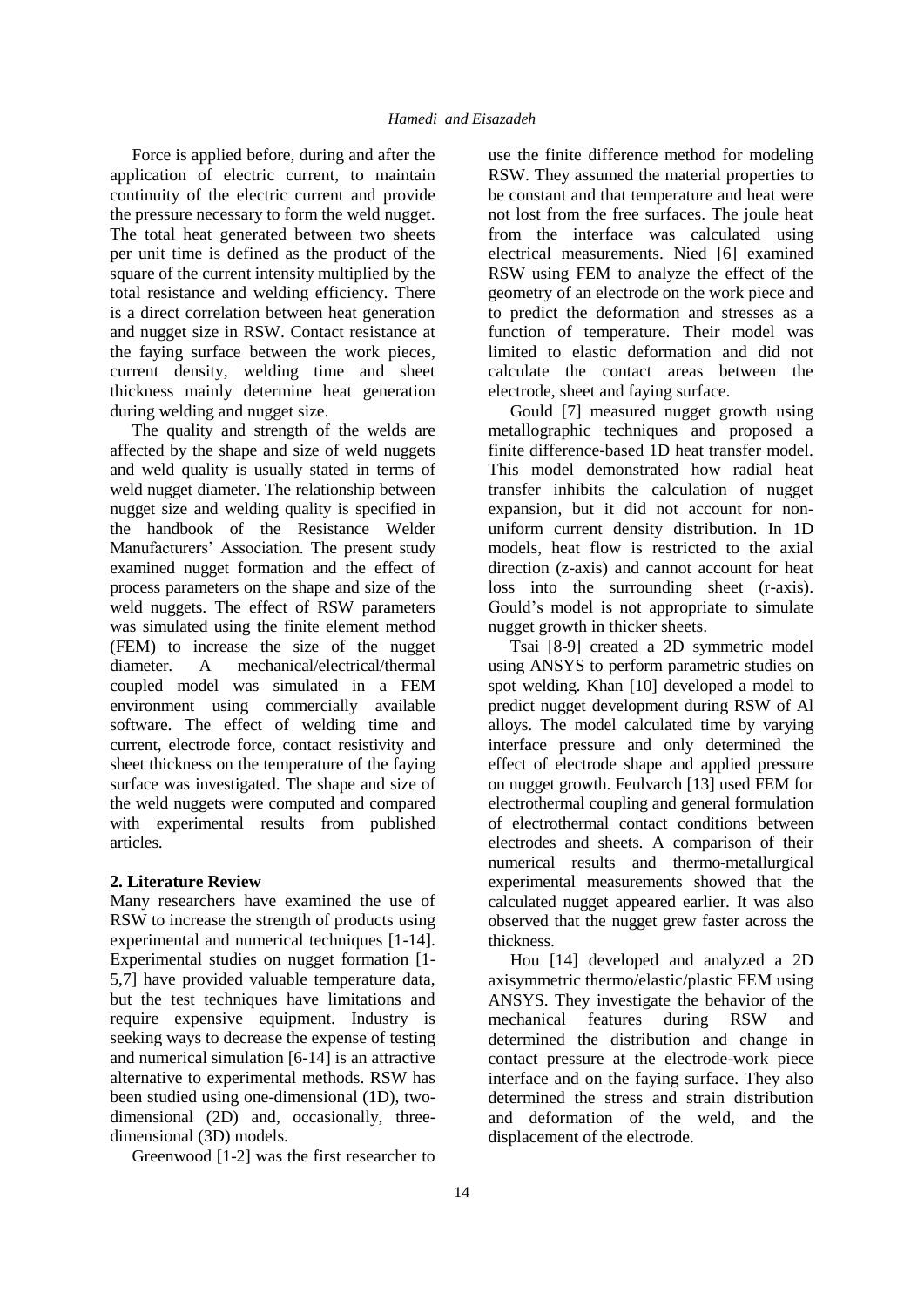#### **3. Theoretical Analysis**

#### **3.1. Governing equation**

All equations in this study are based on the 2D cylindrical coordinate system. The governing equation for calculation of the heat generation per unit volume is:

$$
q = \frac{1}{R} \left[ \nabla \Phi \right]^2 \tag{1}
$$

where  $q$  is heat generated per unit,  $R$  is electrical resistivity and  $\phi$  is the electrical potential. The governing equation for transient temperature field distribution, which involves electrical resistance heat, is:

$$
\frac{1}{r}\frac{\partial}{\partial r}\left(r\alpha\frac{\partial T}{\partial r}\right) + \frac{1}{r}\frac{\partial}{\partial z}\left(r\alpha\frac{\partial T}{\partial z}\right) + q = \rho c \frac{\partial T}{\partial t} \tag{2}
$$

where *r* and *z* are the radial and axial coordinates, respectively,  $\rho$  is density,  $c$  is specific heat, and  $K$  is thermal conductivity. The equation calculates the rate of internal heat generation per unit of volume within the boundary of the region of analysis. This term includes the Joule heating caused by bulk resistivity in the sheet-electrode system.

Since thermal/ elastic/ plastic behavior is highly nonlinear, the stress-strain relation is described in incremental form as:

$$
\{\Delta \sigma\} = [D]\{\Delta \varepsilon\} + \{C\}\Delta T \tag{3}
$$

where vectors  $\Delta\sigma$  and  $\Delta\varepsilon$  are the stress and strain increment, respectively, and  $\Delta T$  is temperature increment. Matrix D and vector C are material-related constants.

# **3.2. Boundary conditions**

In all numerical models, the boundary conditions and material properties must be accurate to obtain realistic results. Figure 1 shows the electrical thermal and mechanical boundary conditions used in the model. A 60 Hz sine wave electrical current flow was uniformly distributed along the top surface of the upper electrode and was permitted to flow across the contact areas at the electrode-work piece and work piece-work piece interfaces to

reach the bottom surface of the lower electrode. The reference electrical potential bottom of the lower electrode was set to zero. To simulate the effect of cooling water in the electrode cavity, the temperature of the electrode-water interface was maintained at a constant value during welding. A 4670 N mechanical load was applied as a pressure condition at the nodes on the top face of the upper electrode. It was increased linearly during the squeeze time and was held constant during the welding and holding times. Radial displacement was restricted along the r-axis. To simplify analysis, sliding at the electrodesheet interface was not modeled.



**Fig. 1. Schematics of resistance spot welding**

## **3.3. Material properties**

The steel sheets used were of AISI 1008 steel composed of 0.08 C, 0.32 Mn and 0.018 S and the electrodes were copper. The temperaturedependent physical and mechanical properties of materials that were used for electro-thermal and thermal-mechanical analysis were thermal conductivity, coefficient of thermal expansion, electrical resistance, specific heat, density, enthalpy, elasticity of yield stress and Poisson's ratio.

### **3.4. Welding conditions**

Welding comprised four cycles: squeezing, welding, holding and cooling. The exact welding constants used in this study are given in Table 1.

**Table 1. Welding constants used in this study**

| Welding<br>current | Welding<br>time | $\blacksquare$<br>torce<br>Electrode | : diameter<br>Electrode | Electrode<br>taper | <b>Sheet</b><br><b>TIME</b><br>hickness |  |
|--------------------|-----------------|--------------------------------------|-------------------------|--------------------|-----------------------------------------|--|
|                    | cycles          | $\overline{AB}$                      | mm                      | 30<br>der          | mm<br>س                                 |  |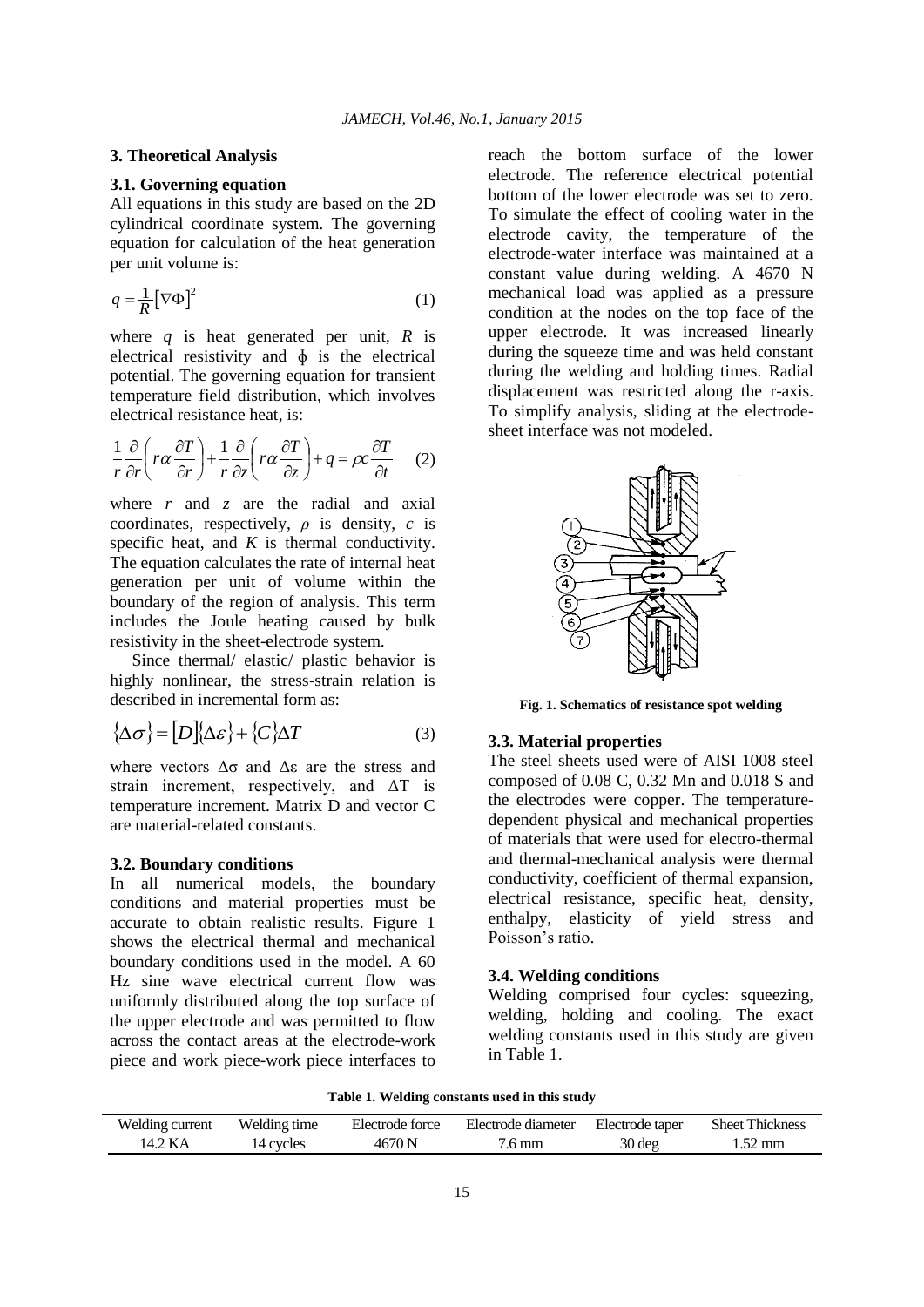# **4. Numerical Technique**

was treated as an electrical/ thermal/mechanical problem to be solved using FEM. The commercial finite element code ANSYS was used to model coupling between electrical and thermal phenomena and between the thermal and mechanical phenomena. The nodal temperature distribution and updating of deformed geometrical information is done using APDL language. Temperature-dependent thermal, electrical and mechanical properties of the material, including contact resistance, were considered. Because the nature of the electrode and the work pieces is symmetric, a split physical model for 2D analysis is shown in Figure 2.



**Fig. 2. FEM model for resistance spot welding**

#### **5. Results and Discussion**

#### **5.1. Spot nugget growth**

FEM was employed to simulate RSW to quantitatively determine the effects of the process parameters on temperature distribution and nugget size in the different cycles. Nugget formation during RSW was predicted for the squeeze, welding and holding time and was then compared with experimental data from Gould et al. [7].

### *5.1.1. Welding time*

Figures 4 and 5 show the temperature profile and nugget growth for the eighth and fourteenth cycles of welding, respectively. The results are displayed on a half model obtained during post-processing. The melting point of AISI 1008 steel was assumed to be 1530°C; this is the point at which the spot nugget region turns red. The highest temperature was always found at the middle of the work piece. The

temperature profile was varied by changing the boundary conditions, which in turn changed the nugget size and welding quality.



**Fig. 4. Temperature distribution at 8th cycle of welding** 



**Fig. 5. Temperature distribution at 14th cycle of welding** 

During simulation, the weld nugget began to form in the fifth weld cycle and it quickly grew in the lateral and vertical directions over the next 2-3 cycles. Growth slowed after about three cycles when about 60% of the thickness of the work piece was achieved, because of contact resistance ceased in response to the high temperature. The highest temperature in the weld nugget was always observed to be in the middle of the faying surface. This indicates that contact resistance plays a critical role in the duration of the first weld cycle.

# *5.1.2. Holding and cooling time*

In the thermo-mechanical model during the holding cycle, the current is set to zero and the convection and squeezing forces are external loads. The final nugget size is obtained at the end of cooling time because some deformation in the welding zone occurs when the weld cools in response to electrode pressure and material shrinkage.

The results of RSW from the FEM were compared with the experimental results from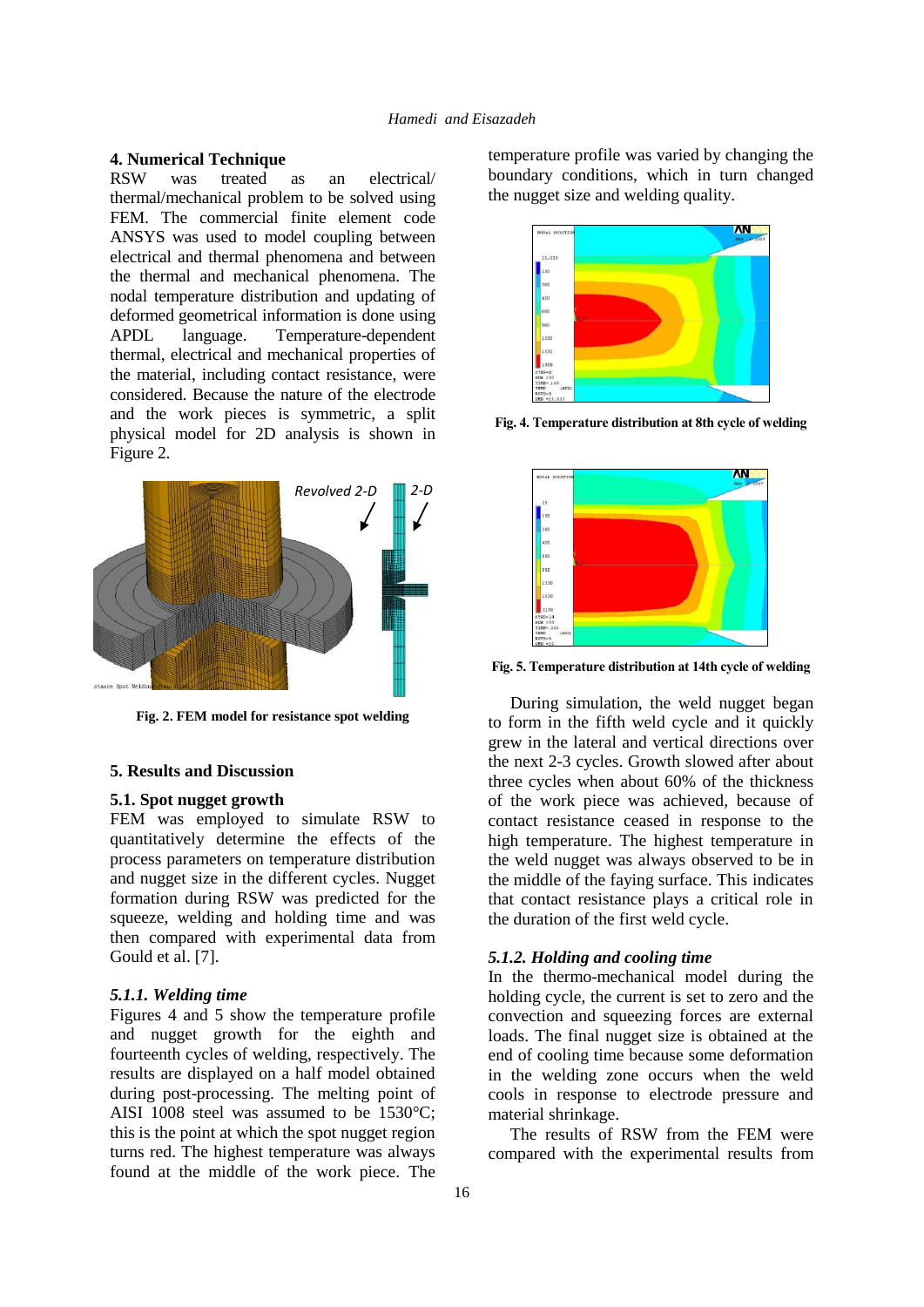Gould et al. [7]. To maintain consistency, the dimensions of the work piece, material properties, welding conditions and boundary conditions used were the same as in Gould et al. [7]. A comparison between the shapes of the weld nugget from Gould et al. and the results of FEM at a welding current of 14200 A and a welding time of 14 cycles is shown in Figure 6. The thickness of the experimental molten zone was about 2.12 mm and the calculated thickness was 2.23 mm. It indicates a good agreement between the calculated results and the experimental data.



**Fig. 6. Schematic of predicted and experimental weld nugget cross-section dimensions**

#### **5.2. Effect of welding parameters**

Weld quality is stated in terms of weld nugget diameter. The present study observed the effect on nugget dimension and geometry of welding current, welding time, electrode force, contact resistance and sheet thickness. Previous studies have considered other parameters. For example, electrode force was studied by Khan [10], but the more realistic and advanced FEM model used in the present study allows adjustment of welding parameters for to optimum nugget dimensions.

*5.2.1. Effect of welding current on nugget size* Welding current has the greatest effect on generation of heat at the faying surface, thus, it is a primary control variable in RSW. Figure 7 shows the influence of welding current on nugget dimensions. The weld nugget formed at a welding current higher than 14.5 kA, indicating that welding current has a strong influence on the weld nugget at currents of 15.5–16.2 kA. The experimental data and 1D model developed by Gould et al. [7] are shown for comparison and indicate that the results from the FEM agree well with the experimental data.

#### *5.2.2. Effect of welding time on nugget size*

Figure 8 shows the influence of welding time on weld dimensions in RSW. Experimental data and results of the 1D model [7] are presented for comparison. Nugget growth predicted by FEM agrees well with the experimental data and the 1D model predicts realistic shapes of curves. The 1D model curves differed from the calculated results. Gould suggested that these discrepancies can be attributed to either radial conduction in the sheet or inaccurate characterization of faying surface resistance. The calculated results indicate that the weld nugget commenced during cycle 8 in the welding time and increased abruptly after 6 cycles. The rate of increase of weld nugget thickness decreased with the increase in weld time.







**Fig. 8. FEM vs. experimental data from Gould et al. [7] with 1.52 mm sheets at 13 kA and 4760-N**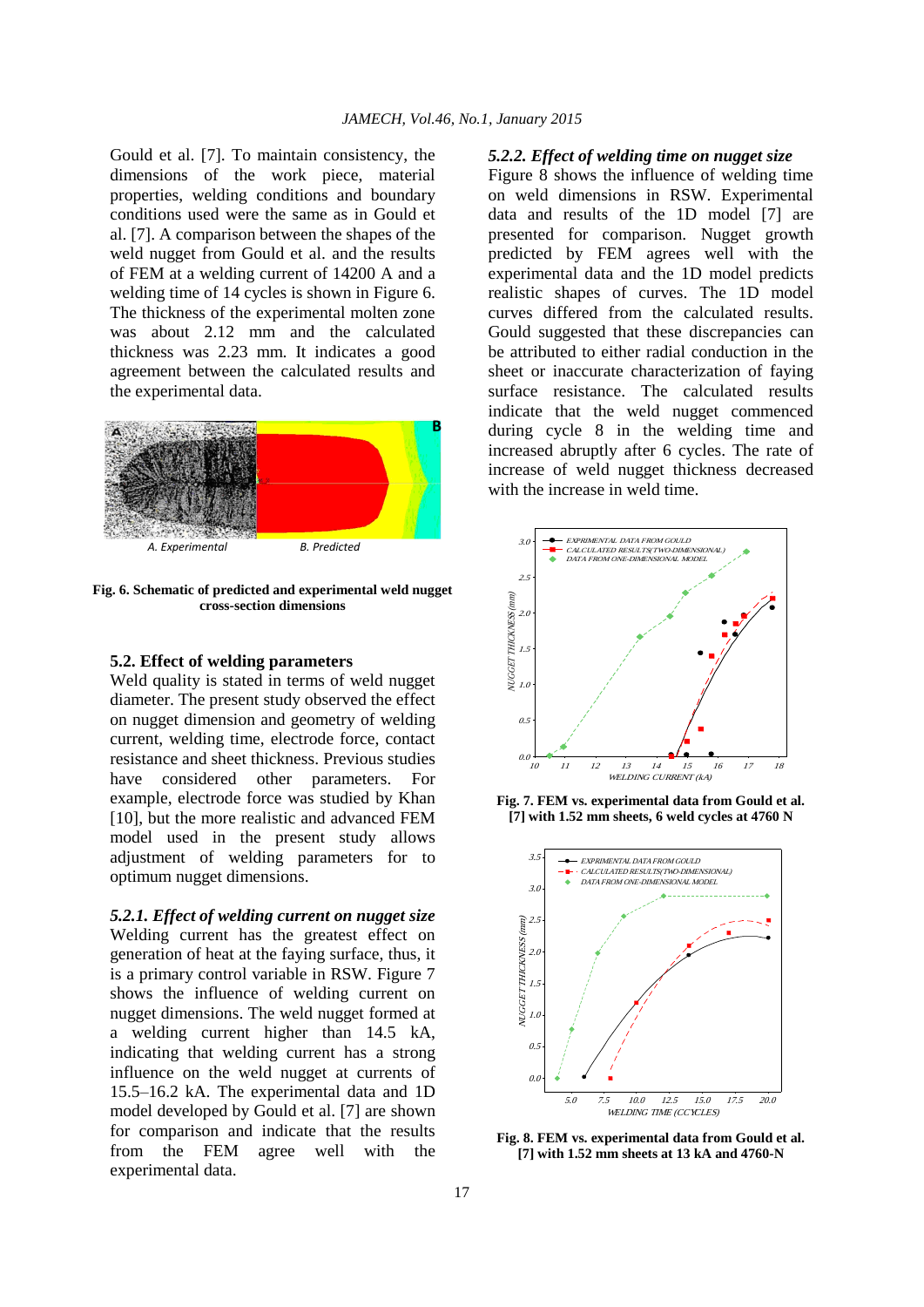# *5.2.3. Effect of contact resistance and electrode force on nugget size and shape*

The results of simulations illustrate the effect of contact resistance on the faying surface. The results shown in Figure 9 indicate that contact resistance is a critical factor in RSW of steel followed by electrode force. Faying contact resistance in the Joule equation is influenced by this factor.



**Fig. 9. Nugget formation vs. contact resistance**

Electrode force helps keep the weld intact until it solidifies, cools and the weld nugget reaches maximum strength. To examine the effect of electrode force on nugget size, the contact area and the temperature distributions were calculated using different electrode forces. Table 2 summarizes the predicted contact areas at three load levels. A correlation was observed between the loads at 4670 and 6500 N.

**Table 2. Welding conditions used in this study**

| Electrode Force | 4670N  | 5500N        | 6500N |
|-----------------|--------|--------------|-------|
| Contact Area    | 4.66mm | 4.78mm 4.9mm |       |

Figure 10 shows the nugget size at load level 3 and illustrates an indirect correlation between electrode force and nugget size. As the electrode force increased, the time to reach the melting temperature increased because of the decrease in total resistance. The decrease in total resistance is to be expected when the increase in applied pressure decreased the current density in response to the increase in contact area. Expulsion occurred with a decrease or elimination in load level to increase nugget size. A suitable level of electrode force must be selected and integrated to prevent expulsion.



**Fig. 10. Nugget formation vs. welding force**

#### **6. Conclusions**

The present study used an incremental and thermal/electro/mechanical coupled FEM to predict the temperature distribution and spot nugget size in a spot-welded steel joint. Simulations were performed for coupled analysis for different stages of the welding cycle by providing the necessary information and boundary conditions. Experimental data and a 1D model from Gould et al. [7] were used for comparison. The results provide information about the development of the weld nugget to help predict weld quality without requiring actual test welding. The input parameters can be adjusted to provide weld nuggets of different sizes. Optimum settings for the welding parameters for specific quality levels and materials of the work piece can be obtained by simulation without performing a large amount of testing.

The following conclusions can be drawn from this study:

- If the electrical current exceeds the flow necessary for nugget growth, it causes a rapid growth of the nugget. The nugget growth rate decreased as the current flow increased, but the nugget size increased until melt spattering occurred.
- Increasing the number of electrical cycles strongly increased the contact surface temperature; this caused melting of the contact zone and produces a large nugget without melt spattering. An increase in weld time gives equilibrium to the melt pool.
- Increasing the load on the electrodes decreased the nugget size and increased the contact surface area.